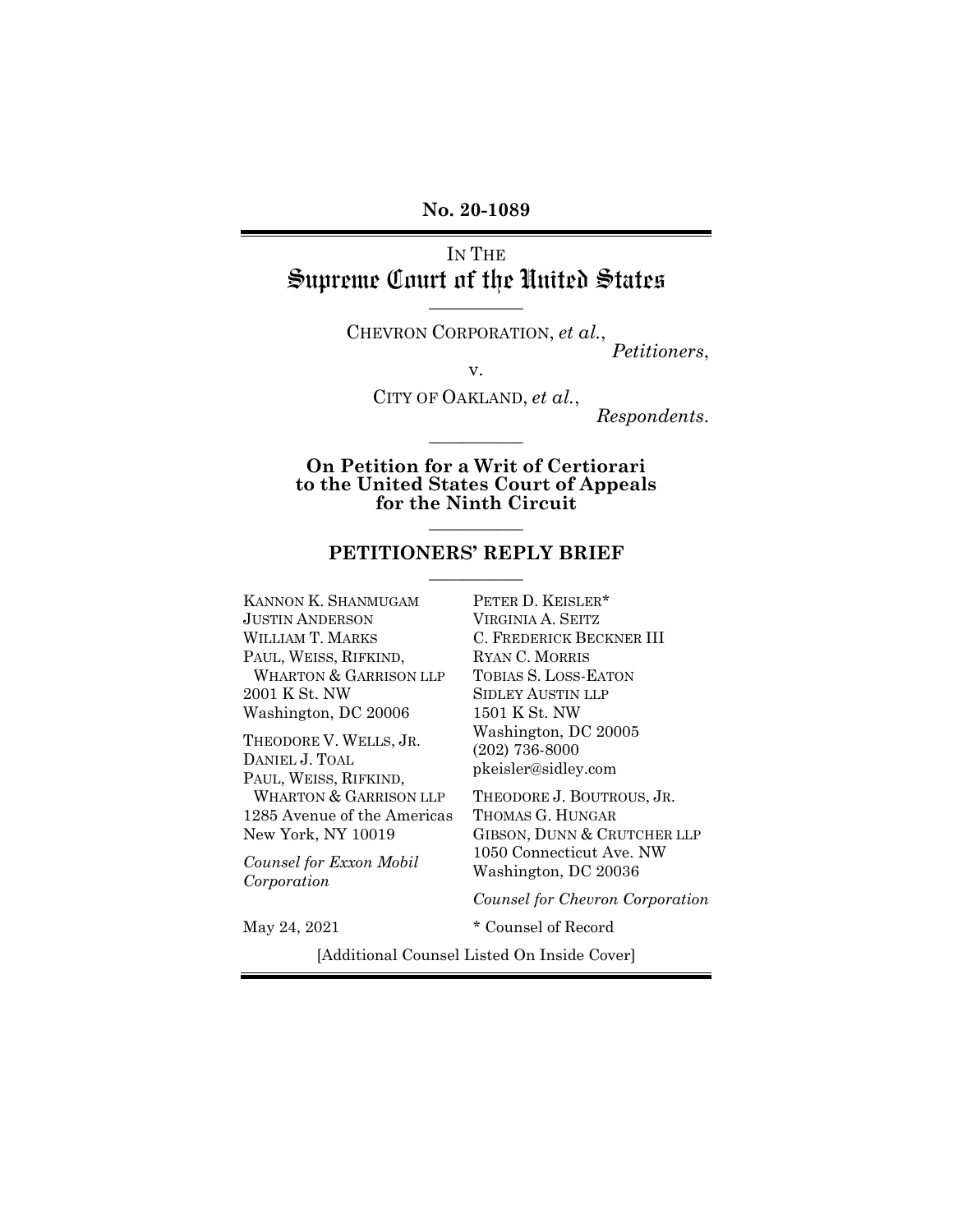M. RANDALL OPPENHEIMER DAWN SESTITO O'MELVENY & MYERS LLP 400 South Hope St. Los Angeles, CA 90071

*Counsel for Exxon Mobil Corporation*

DAVID C. FREDERICK DANIEL S. SEVERSON KELLOGG, HANSEN, TODD, FIGEL & FREDERICK, P.L.L.C. 1615 M St. NW Suite 400 Washington, DC 20036

*Counsel for Royal Dutch Shell plc*

SEAN C. GRIMSLEY JAMESON R. JONES DANIEL R. BRODY BARTLIT BECK LLP 1801 Wewatta St. Suite 1200 Denver, CO 80202

*Counsel for ConocoPhillips*

NANCY G. MILBURN ARNOLD & PORTER KAYE SCHOLER LLP 250 West 55th St. New York, NY 10019

JONATHAN W. HUGHES MATTHEW T. HEARTNEY JOHN D. LOMBARDO ARNOLD & PORTER KAYE SCHOLER LLP Three Embarcadero Center, 10th Floor San Francisco, CA 94111

ETHAN G. SHENKMAN ARNOLD & PORTER KAYE SCHOLER LLP 601 Massachusetts Ave. NW Washington, DC 20001

*Counsel for BP p.l.c.*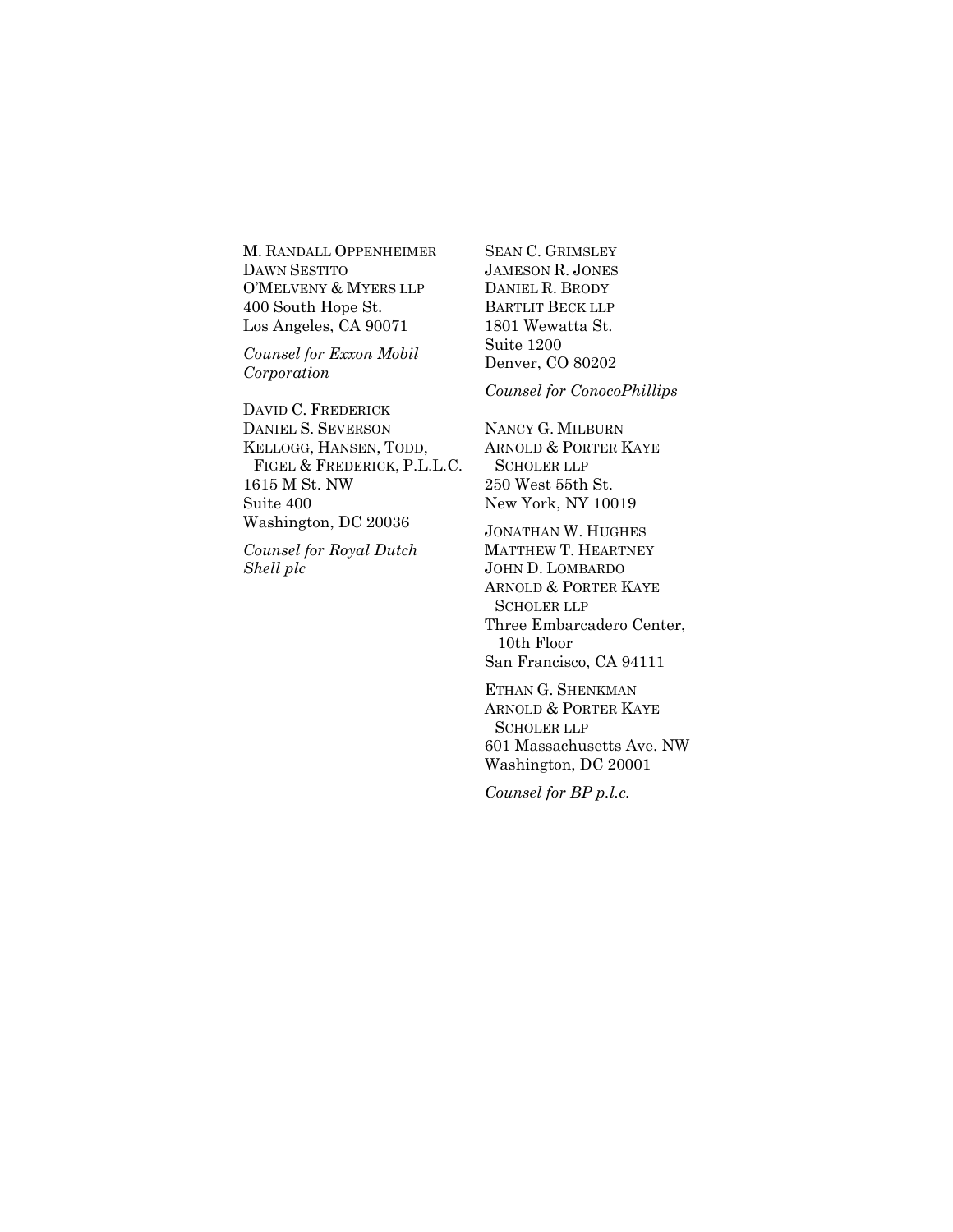## TABLE OF CONTENTS

| Page                                            |
|-------------------------------------------------|
|                                                 |
|                                                 |
| I. The jurisdictional conflict warrants review2 |
|                                                 |
| B. Federal common law is grounds for            |
| II. Allowing Respondents to contest removal on  |
| III.Immediate review is warranted 11            |
|                                                 |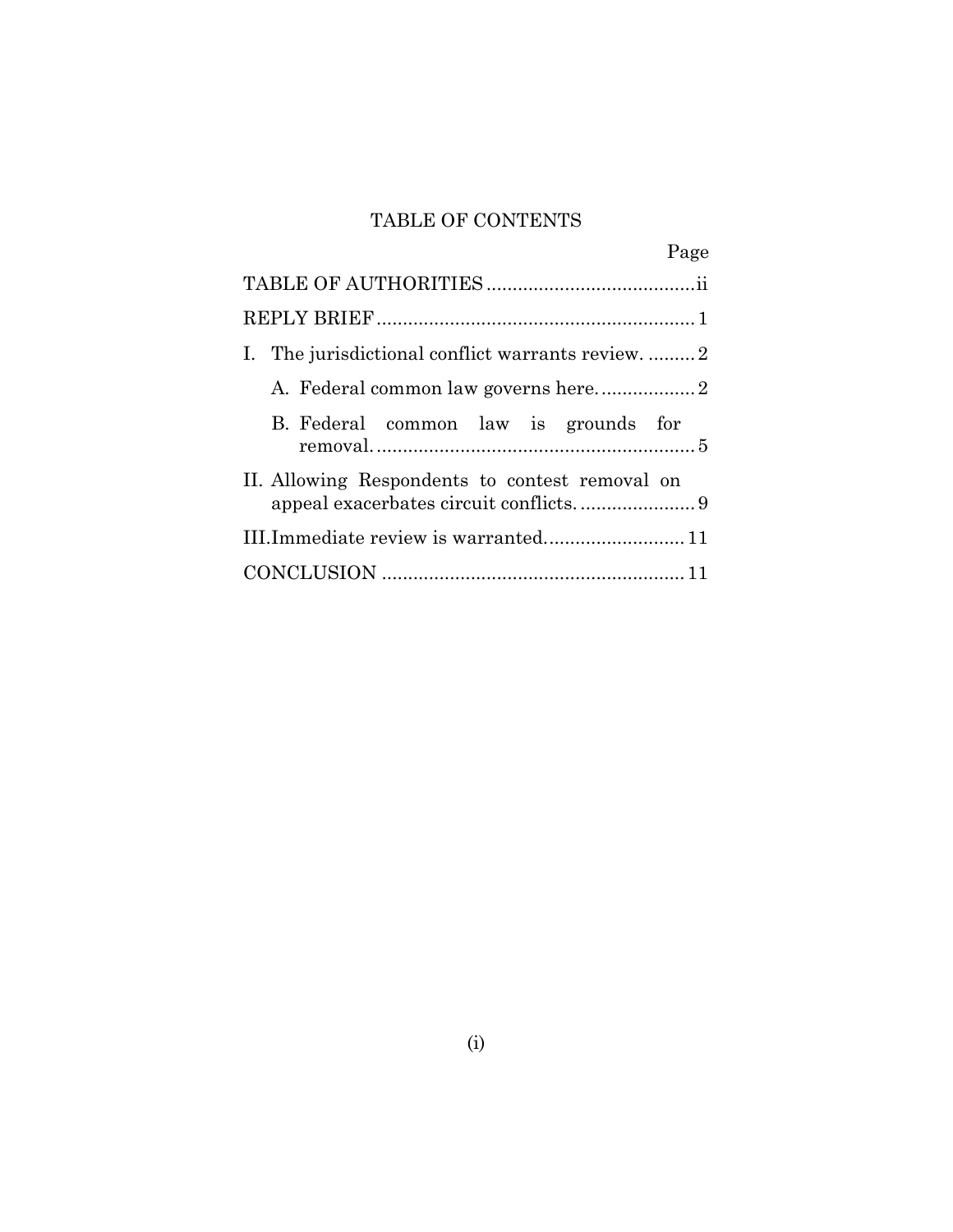# TABLE OF AUTHORITIES

ii

# <span id="page-3-0"></span>CASES Page

| Am. Elec. Power Co. v. Connecticut, 564                                          |                |
|----------------------------------------------------------------------------------|----------------|
| U.S. $410(2011)$                                                                 | 1, 5           |
| Bernstein v. Lind-Waldock & Co., 738 F.2d                                        |                |
|                                                                                  | 10             |
| BP P.L.C. v. Mayor & City Council of                                             |                |
| Baltimore, No. 19-1189, 2021 WL                                                  |                |
|                                                                                  | $\overline{2}$ |
| Caterpillar Inc. v. Lewis, 519 U.S. 62 (1996)                                    | 10             |
| Caudill v. Blue Cross & Blue Shield of North                                     |                |
| N.C., 999 F.2d 74 (4th Cir. 1993), abro-                                         |                |
| gated by Empire Healthchoice Assurance,                                          |                |
| Inc. v. McVeigh, 547 U.S. 677 (2006)                                             | 9              |
| City of New York v. BP P.L.C., 325 F. Supp.                                      |                |
| 3d 466 (S.D.N.Y. 2018), aff'd sub nom.                                           |                |
| City of New York v. Chevron Corp., 993                                           |                |
|                                                                                  | $\overline{4}$ |
| City of New York v. Chevron Corp., 993 F.3d                                      |                |
|                                                                                  |                |
|                                                                                  |                |
|                                                                                  |                |
| Ellingsworth v. Vermeer Mfg. Co., 949 F.3d                                       | 10             |
|                                                                                  |                |
| Empire Healthchoice Assurance, Inc. v.                                           | 9              |
| McVeigh, 547 U.S. 677 (2006)                                                     |                |
| Grable & Sons Metal Prods., Inc. v. Darue                                        | 7              |
| $Eng'g \& Mfg., 545 \text{ U.S. } 308 \ (2005) \dots$                            |                |
| Illinois v. City of Milwaukee, 731 F.2d 403                                      | 5              |
|                                                                                  |                |
| Int'l Paper Co. v. Ouellette, 479 U.S. 481<br>$(1987)$                           | 5              |
| Nat'l Farmers Union Ins. Cos. v. Crow                                            |                |
|                                                                                  | 6              |
| Tribe of Indians, 471 U.S. 845 (1985)<br>North Dakota v. United States, 495 U.S. |                |
|                                                                                  | 6              |
| In re Otter Tail Power Co., 116 F.3d 1207                                        |                |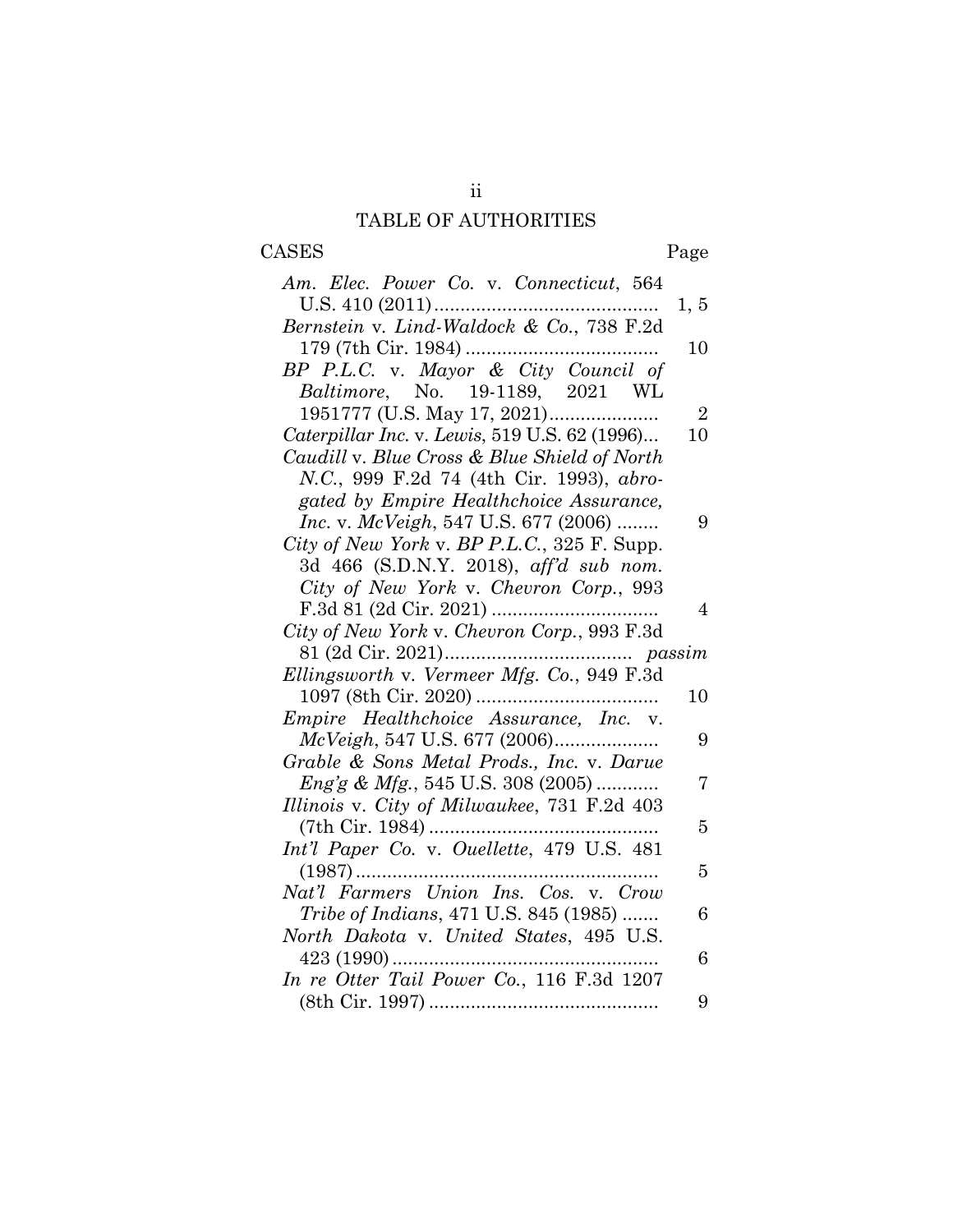# TABLE OF AUTHORITIES—continued

| าย<br>e.<br>ρ |
|---------------|
|---------------|

| Paros Props. LLC v. Colo. Cas. Ins. Co., 835       |    |
|----------------------------------------------------|----|
|                                                    | 10 |
| Provincial Gov't of Marinduque v. Placer           |    |
| Dome, Inc., 582 F.3d 1083 (2009)                   | 7  |
| <i>Republic of Philippines v. Marcos, 806 F.2d</i> |    |
|                                                    | 8  |
| Sam L. Majors Jewelers v. ABX, Inc., 117           |    |
|                                                    | 7  |
| Tex. Indus., Inc. v. Radcliff Materials, Inc.,     |    |
|                                                    | 6  |
| Treiber & Straub, Inc. v. UPS, Inc., 474           |    |
|                                                    | 8  |
| United States v. Standard Oil Co. of Cal.,         |    |
|                                                    | 6  |

## OTHER AUTHORITIES

| Richard H. Fallon, Jr. et al., <i>Hart &amp;</i> |  |
|--------------------------------------------------|--|
| Wechsler's Federal Courts and the Federal        |  |
|                                                  |  |
| 14C Wright & Miller, Federal Practice &          |  |
| Procedure: Jurisdiction (rev. 4th ed.            |  |
|                                                  |  |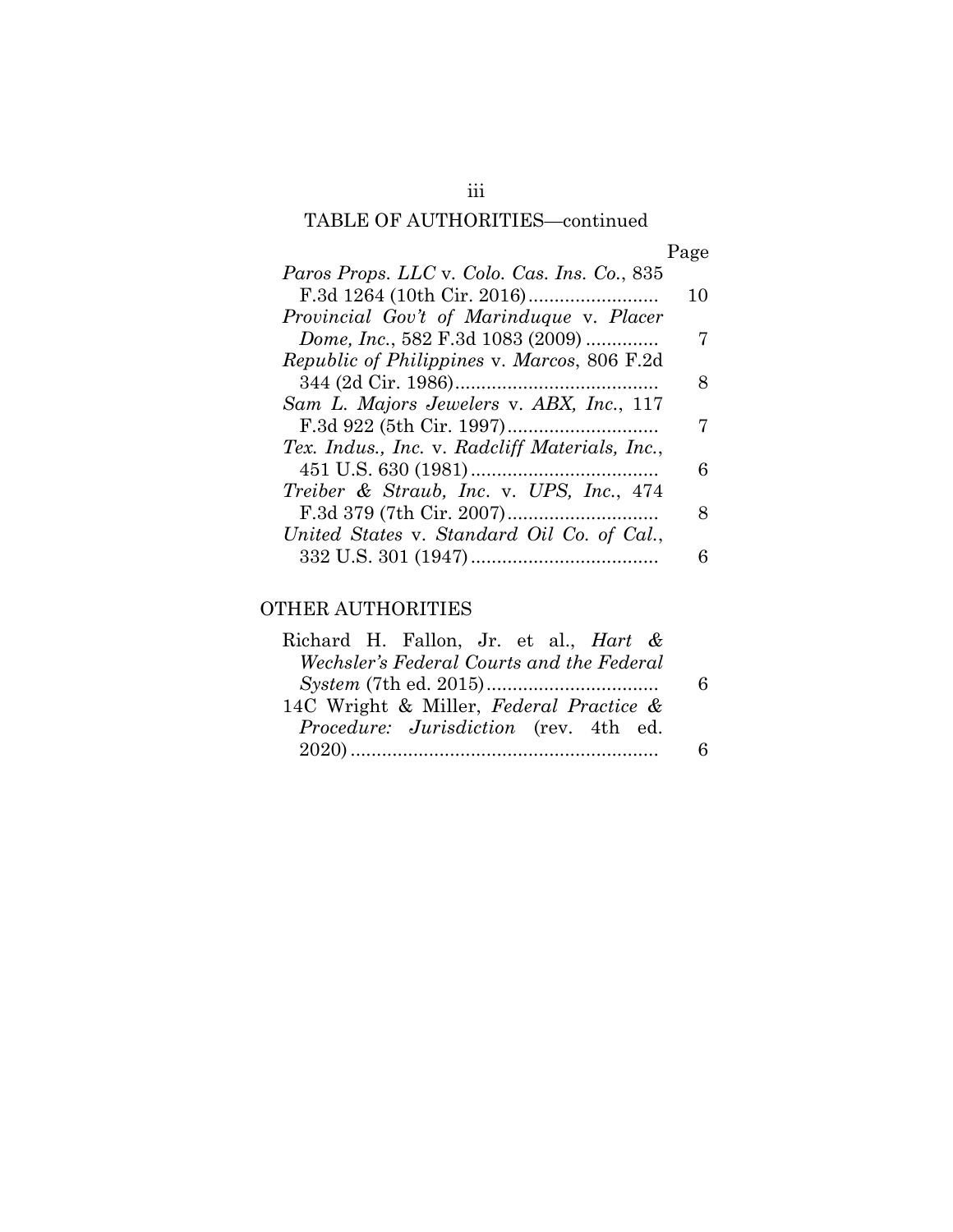## **REPLY BRIEF**

<span id="page-5-0"></span>The circuits are now split on both aspects of the jurisdictional question. Since the petition, the Second Circuit has held that "nuisance suit[s] seeking to recover damages for the harms caused by global greenhouse gas emissions" "must be brought under federal common law," and that statutory displacement does not change that result. *City of New York* v. *Chevron Corp.*, 993 F.3d 81, 91–95, 98 (2d Cir. 2021). And as the petition showed, multiple circuits hold that claims governed by federal common law are removable.

Respondents try to avoid the conflict with *New York*—and this Court's repeated rulings that federal common law governs interstate-pollution claims, see *Am. Elec. Power Co.* v. *Connecticut*, 564 U.S. 410, 421 (2011)—by recharacterizing their claims as targeting "deceptive marketing." Opp. 2. But they conceded below that they attack fossil-fuel production and sales; deceptive marketing is just a "plus factor." App. 32a. In any event, focusing on marketing "does not change the substance" of the claims, which depend in all respects on global greenhouse-gas emissions. *New York*, 993 F.3d at 97. Federal common law thus governs.

Nor can Respondents avoid the conflicts on the second question presented. They declined the district court's offer of an interlocutory appeal, instead voluntarily amending their complaints to add federal claims and litigating to judgment. Those strategic choices would preclude appealing removal in some circuits, but not others.

Respondents cannot brush aside this case's importance. On their theory, fossil-fuel producers could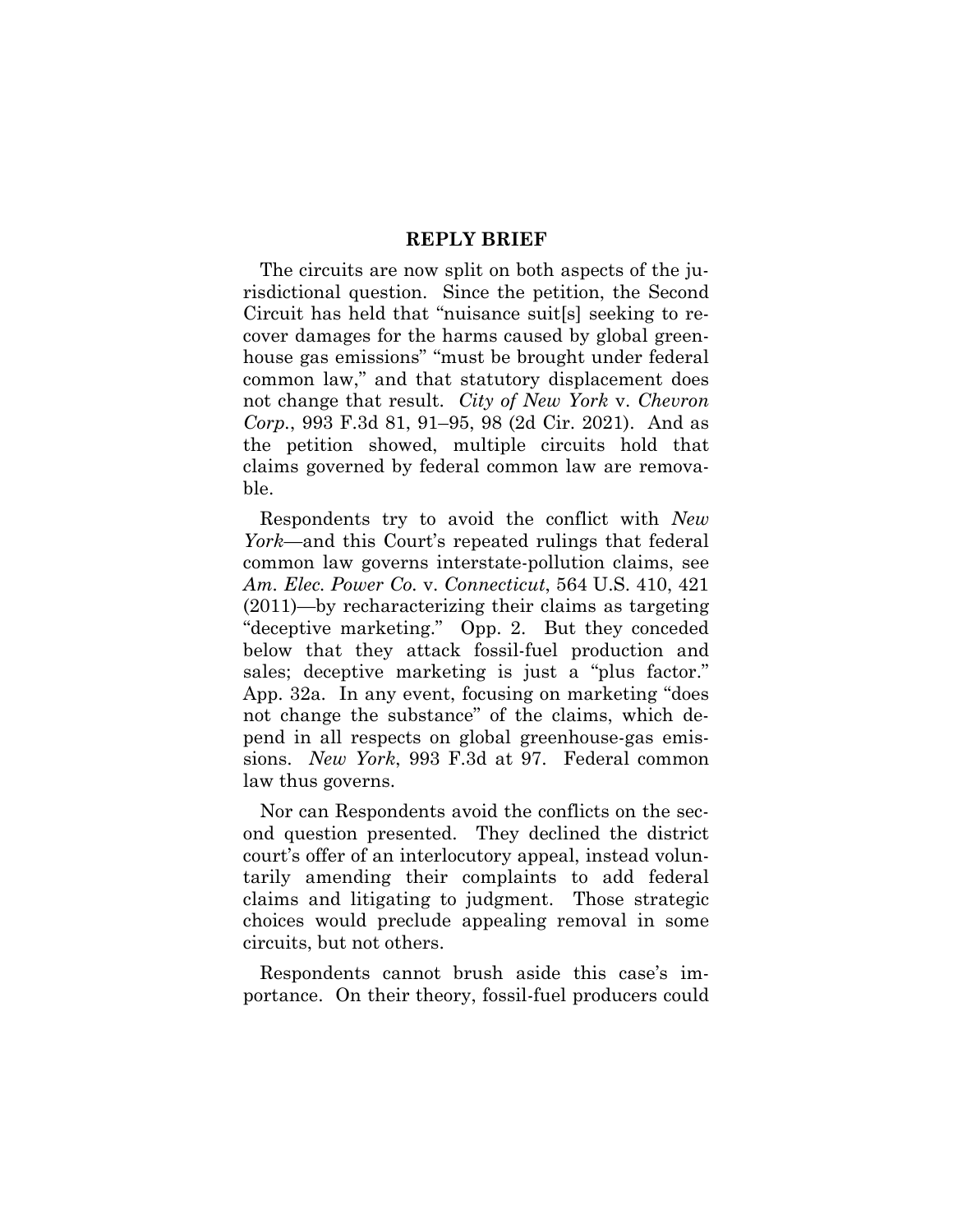avoid massive liability only by "ceas[ing] global production altogether." *New York*, 993 F.3d at 93. And nearly two dozen similar cases are already pending across the country, including several cases moving forward in state court after remand. Although this Court declined to resolve the federal-questionremoval issue in *BP p.l.c.* v. *Mayor & City Council of Baltimore* so the court of appeals could do so in the first instance, No. 19-1189, 2021 WL 1951777, at \*8 (May 17, 2021), no such obstacle exists here. Nor is there any reason to wait for other circuits to consider this question; however they rule, the conflicts presented here will require resolution. Immediate review will conserve judicial resources and address the uncertainty these cases create for energy policy and the economy.

#### <span id="page-6-1"></span><span id="page-6-0"></span>**I. The jurisdictional conflict warrants review.**

#### **A. Federal common law governs here.**

Respondents say their claims fall outside the federal common law governing "interstate and international pollution." Opp. 7. But *New York* held that substantively identical claims went "beyond the limits of state law." 993 F.3d at 92. That was true even though the claims did "not seek[] to directly penalize emitters": The plaintiff sought relief "precisely because fossil fuels emit greenhouse gases," "which collectively 'exacerbate global warming.'" *Id*. at 91*.* Thus, these claims, "if successful, would operate as a *de facto* regulation on greenhouse gas emissions." *Id.* at 96. And a suit based on "the cumulative impact of conduct occurring simultaneously across just about every jurisdiction on the planet … is an interstate matter." *Id.* at 92. Indeed, any steps fossil-fuel producers take "to mitigate their liability … must undoubtedly take effect across every state (and country)," no matter what "the laws of those other states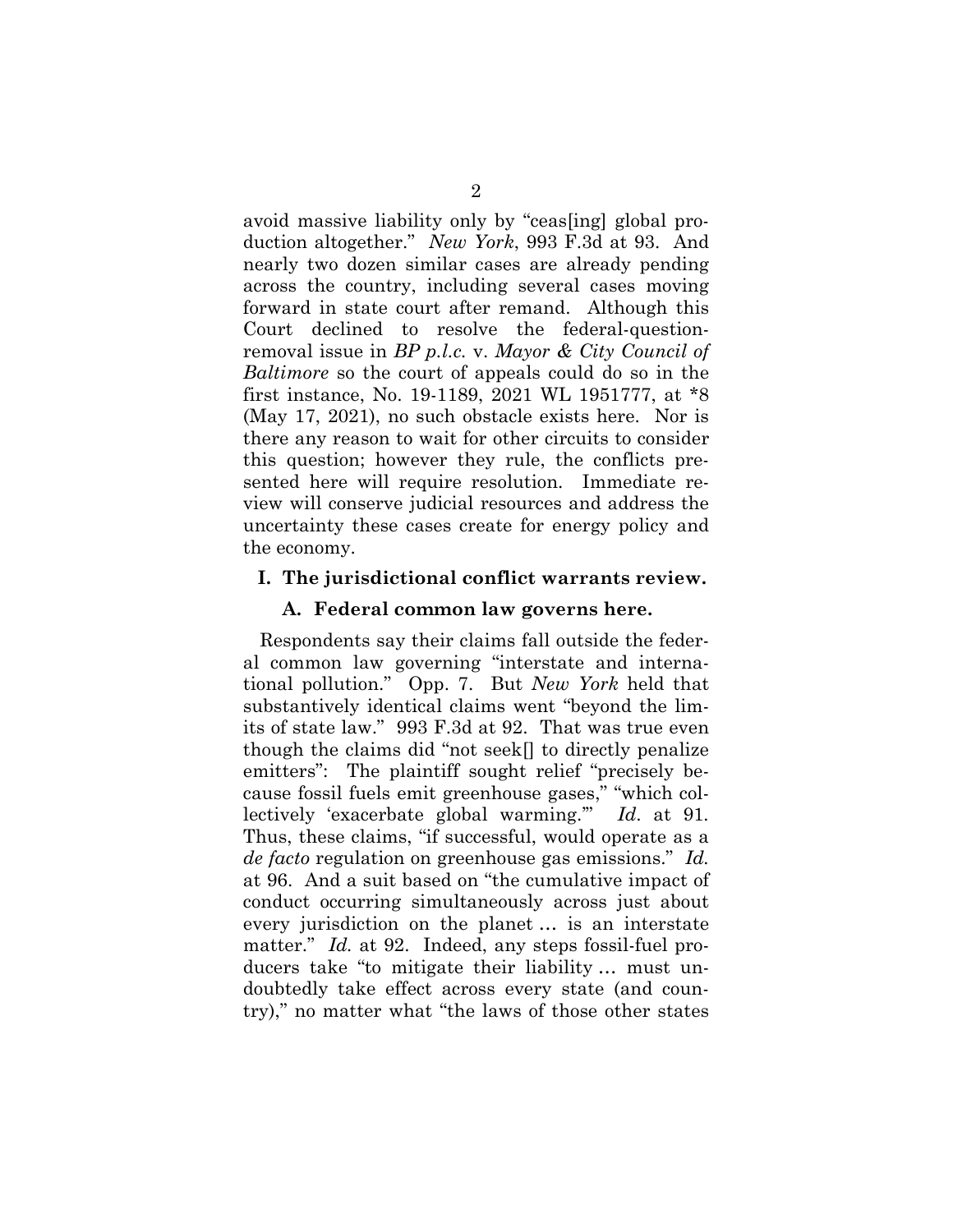(or countries) require." *Id*. Such claims "pose[] the quintessential example of when federal common law is most needed," *id.*, and so "must be brought under federal common law," *id.* at 95. Even though they were labeled as state-law claims and filed under diversity jurisdiction, they are "federal claims." *Id.* at 94–95.

Respondents contend that *New York*—and this Court's many interstate-pollution cases—are inapposite because the claims here challenge "deceptive marketing," not fossil-fuel production or emissions. Opp. 2. But Respondents admitted below that allegedly "misleading promotion[]" is merely a "plus factor[]" on their theory. D. Ct. ECF 265 at 63–64. The "primary conduct giving rise to liability," they admitted, is "production and sale of fossil fuels." *Id.* at 60– 61. Respondents' claims thus target the "nuisance of global warming-induced sea level rise" caused by "production and sale of fossil fuel products." ER 282. And Respondents do not assert that their legal theory requires deception—just *some* "affirmative conduct." Opp. 8. So, as the district court recognized, Respondents attack "otherwise lawful and everyday sales of fossil fuels." App. 32a.

Nor would focusing on deception change the analysis. Respondents' only alleged harm flows from "the inevitable emissions of greenhouse gases from the fossil fuels" each Petitioner "produces." ER 330. The alleged deception was downplaying these effects. ER 295. And Respondents seek "an abatement fund" to address "global warming impacts"—for example, to pay to build seawalls—not compensation for consumer deception. ER 331; App. 48a. So their theory of liability, alleged harm, and requested relief all depend on greenhouse-gas emissions.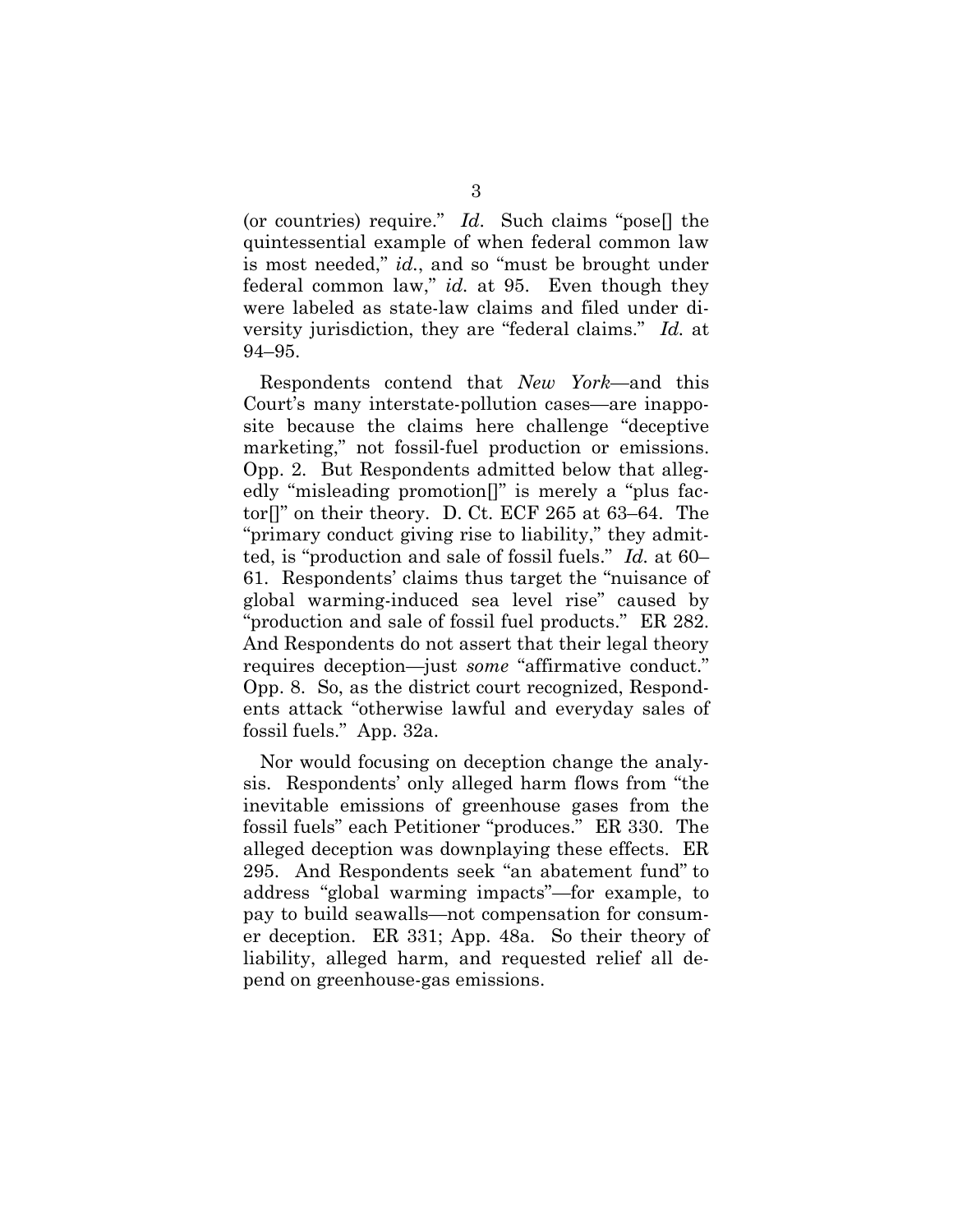For the same reasons, Respondents cannot distinguish *New York*. They say the *New York* claims did not allege "deception, but instead sought to hold the defendants 'strict[ly] liab[le].'" Opp. 15 n.1 (alternations in original). But the plaintiff there made materially identical allegations, attacking "the production, promotion, and sale of fossil fuels." 993 F.3d at 91; see *id.* at 86–87; *City of New York* v. *BP P.L.C.*, 325 F. Supp. 3d 466, 469 (S.D.N.Y. 2018). Though the Second Circuit mentioned "strict liability" in describing the theory's practical *effect*, 993 F.3d at 93, the claim was (as here) "a nuisance suit" based on "the harms caused by global greenhouse gas emissions," *id.* at 91, and did "not seek any damages … that do not … stem[] from emissions," *id.* at 97. "Artful pleading cannot transform [either] complaint into anything other than a suit over global greenhouse gas emissions." 993 F.3d at 91. The Second Circuit held that such a suit cannot "proceed under state law." *Id.* at 93. The Ninth Circuit held the opposite. App. 16a.

Respondents also emphasize that *New York* was filed in federal court, so it addressed only "ordinary federal preemption," not "arising-under jurisdiction." Opp. 14–15. But while the Second Circuit said it was thus "free to consider the [Defendants'] "preemption defense," it also explained that "where federal common law exists, it is because state law cannot be used." 993 F.3d at 94, 98 (cleaned up). So the conclusion that "federal common law govern[s] this issue" necessarily means the claims arise under federal law, not state law. See *id.* at 98 (the reasons for "resorting to federal common law" mean "the state claiming injury cannot apply its own state law"); Pet. 19–22; *infra* § I.B.1.

Nor can Respondents avoid federal common law or the conflict with *New York*—based on statutory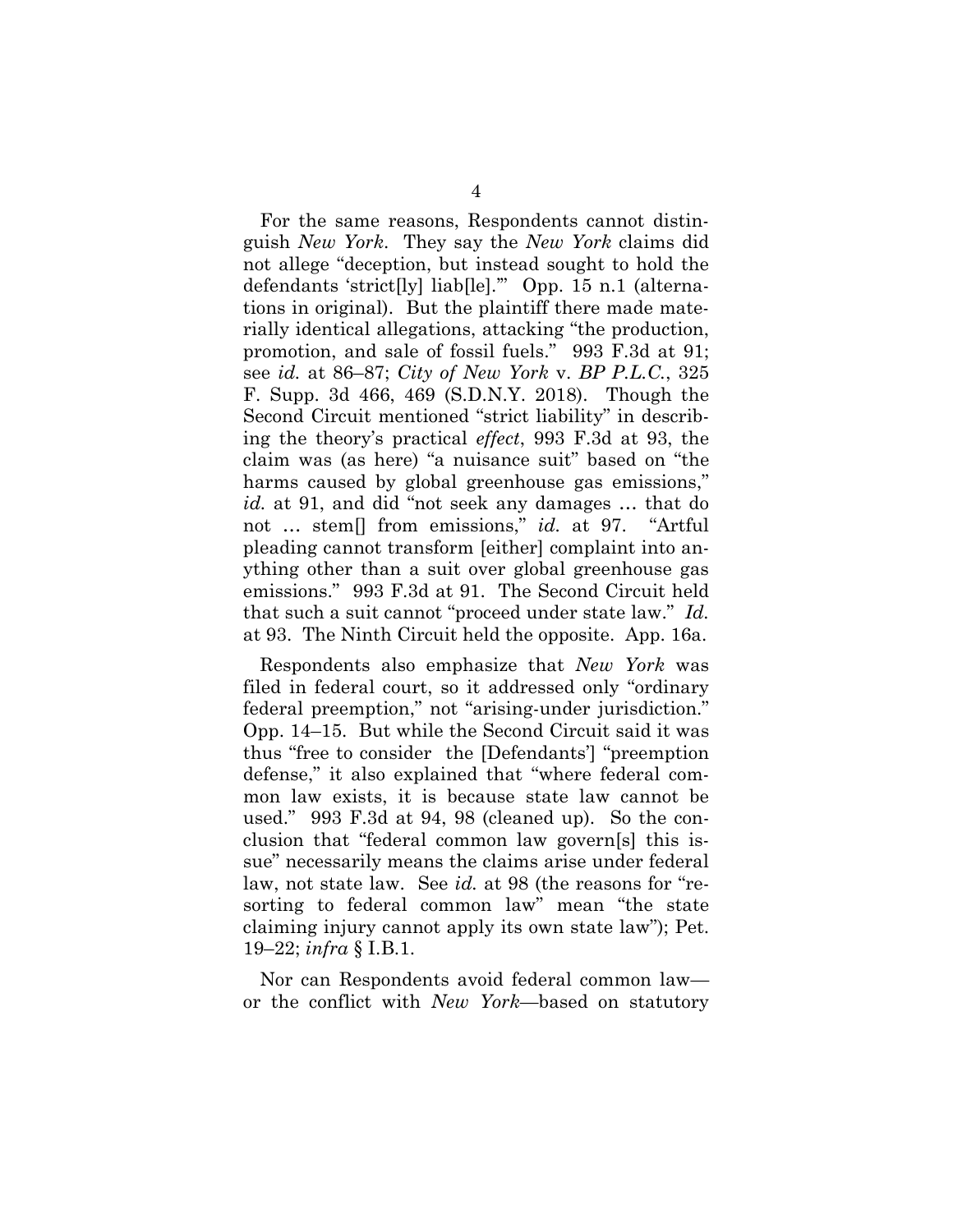displacement. They argue, and the Ninth Circuit agreed, that "*congressionally displaced*" federal common law cannot "convert state-law claims into federal ones." Opp. 13, 23; App. 13a. But *New York* rejected this argument, explaining that "state law does not suddenly become presumptively competent to address issues that demand a unified federal standard simply because Congress saw fit to displace a federal court-made standard with a legislative one." 993 F.3d at 98; see *Illinois* v. *City of Milwaukee*, 731 F.2d 403, 406–11 (7th Cir. 1984) (rejecting the argument that if a statute "dissipate[s] federal common law, [state] law must again control"). As *New York* recognized, 993 F.3d at 100, Respondents' contrary examples approved claims under "the law of the *source* State." *AEP*, 564 U.S. at 429; *Int'l Paper Co.* v. *Ouellette*, 479 U.S. 481, 497 (1987). By contrast, Respondents seek to impose one state's nuisance standards on emissions "from all 50 states and the nations of the world." *New York*, 993 F.3d at 100; Pet. 16–18.

The decision below, allowing these claims to proceed in state court under state law, thus conflicts with *New York*—not to mention *AEP* and this Court's cases applying federal common law to "disputes involving interstate air or water pollution." *New York*, 993 F.3d at 91 & n.4. However other circuits decide this issue after *Baltimore*, this Court will need to decide whether federal common law governs these claims; the Ninth Circuit denied rehearing, App. 59a, and the *New York* rehearing deadline has passed. This conflict warrants review now.

### <span id="page-9-0"></span>**B. Federal common law is grounds for removal.**

1. Respondents say Petitioners' removal theory is "novel," Opp. 13, but the novelty is their own view that federal common law is merely "an ordinary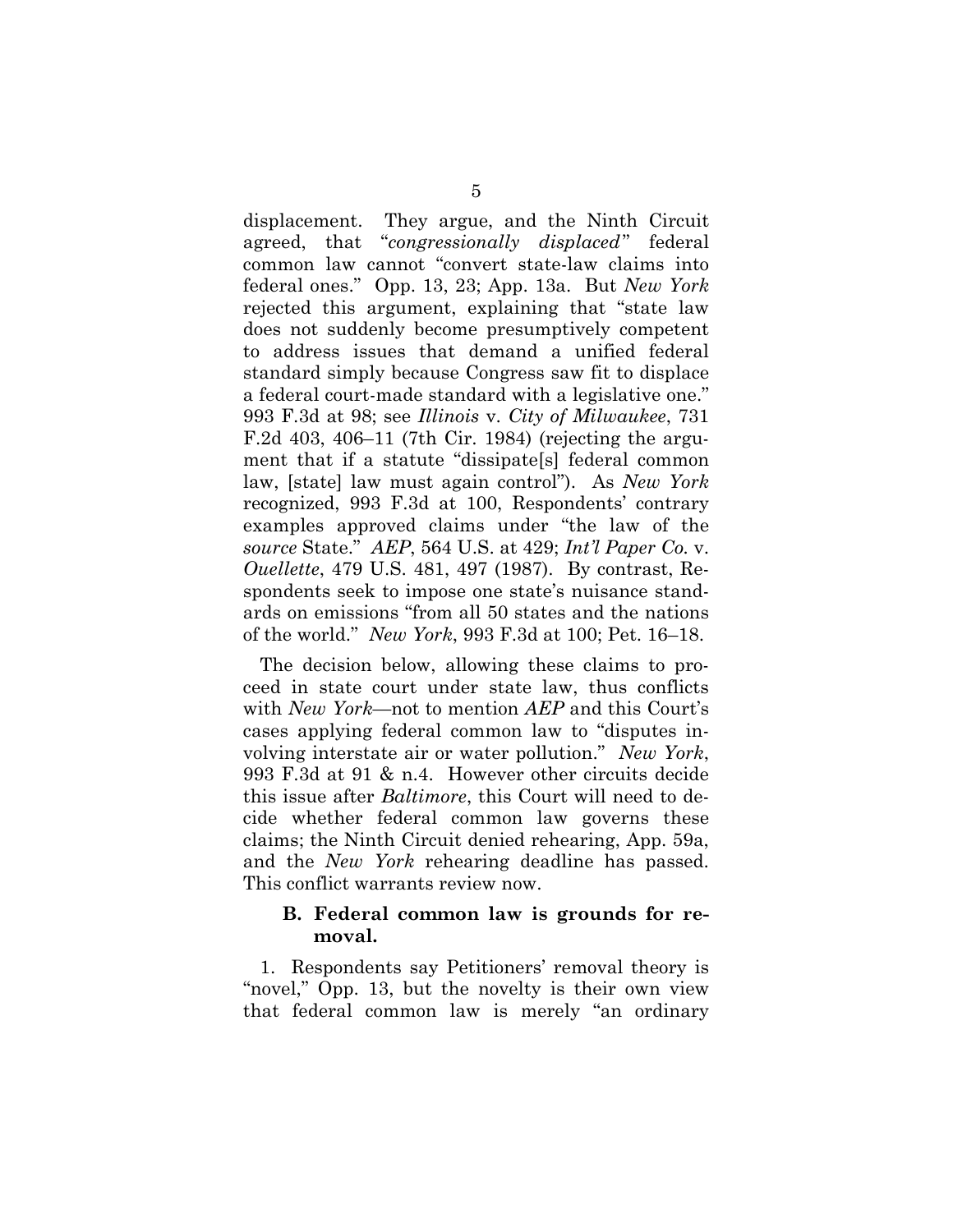preemption defense," *id.* at 3. Ordinary preemption overrides "otherwise valid state laws." *North Dakota* v. *United States*, 495 U.S. 423, 442 (1990) (plurality). In contrast, federal common law applies only where the constitutional structure makes it "inappropriate for state law to control." *Tex. Indus., Inc.* v. *Radcliff Materials, Inc.*, 451 U.S. 630, 641 (1981). No state law can exist in these areas, and the claim—however captioned—is necessarily federal. Respondents' arguments simply ignore federal common law's exclusive nature. See Pet. 15–17, 21. While Respondents emphasize that no federal statute completely preempts their claims, Opp. 13, they offer "[n]o plausible reason" to limit federal-question removal to statutory cases, see Richard H. Fallon, Jr. et al., *Hart & Wechsler's Federal Courts and the Federal System* 818 (7th ed. 2015).

Respondents similarly err by assuming that a claim can be governed by federal common law without creating federal-question jurisdiction. For example, they say *United States* v. *Standard Oil Co.*, 332 U.S. 301 (1947), merely conducted "a choice-of-law analysis." Opp. 20. But if a claim is "founded upon federal common law"—as in *Standard Oil*, *New York*, or here—it falls within § 1331's "grant of jurisdiction." *Nat'l Farmers Union Ins. Cos.* v*. Crow Tribe of Indians*, 471 U.S. 845, 850 (1985) (cleaned up). And "any civil action" within § 1331's jurisdictional grant "may be removed" under  $\S 1441(a)$ . So if "the dispositive" issues stated in the complaint require the application of federal common law," *Illinois*, 406 U.S. at 100, the case is removable—even if the plaintiff tries to "disguise the inherently federal cause of action." 14C Wright & Miller, *Federal Practice & Procedure: Jurisdiction* § 3722.1 (rev. 4th ed. 2020). That is, if federal common law governs these claims, as *New York*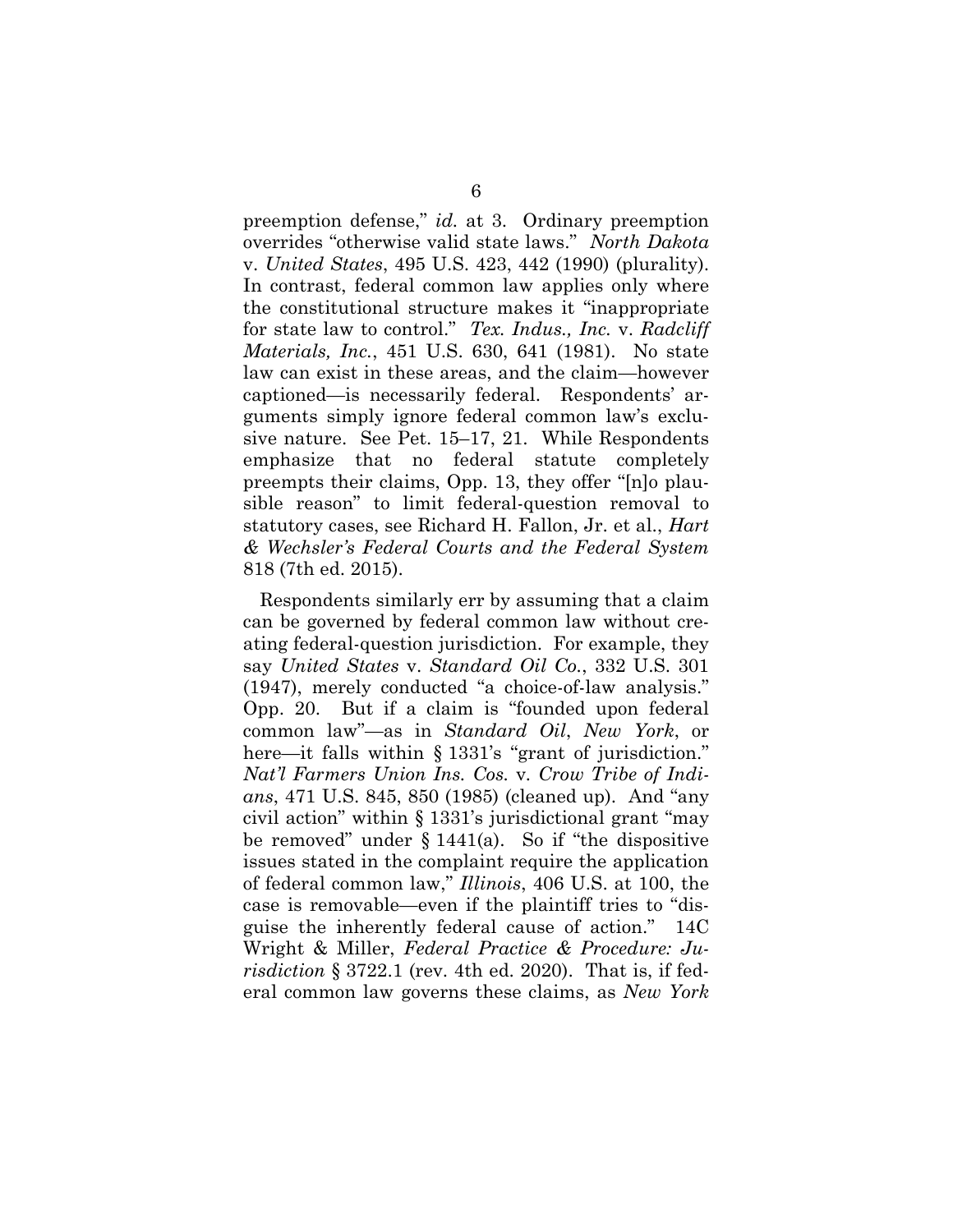held, both plaintiffs and defendants are equally entitled to have a federal court decide them.

2. Respondents erroneously assert that *Grable & Sons Metal Products* v. *Darue Engineering & Manufacturing*, 545 U.S. 308 (2005), swept away the other circuits' federal-common-law removal cases, which supposedly applied superseded versions of *Grable*'s test. Opp. 13–17.

First, *Grable* solely addressed federal jurisdiction over "state-law claims that implicate significant federal issues." 545 U.S. at 312. It did not address claims that, though pleaded under state law, are actually federal. And it did not even mention federal common law. Respondents cite no case suggesting that *Grable* changed the standard for federalcommon-law removal or abrogated the decisions the petition cited. Their only post-*Grable* example of a court treating federal common law as "an ordinary preemption defense," Opp. 14, is a Ninth Circuit decision holding merely that the act-of-state doctrine was only a defense in that specific case—while noting that federal common law can support removal if it is "the basis of a claim." *Provincial Gov't of Marinduque* v. *Placer Dome, Inc.*, 582 F.3d 1083, 1091 n.7 (2009).

Second, the cases central to the conflict did not apply a *Grable*-type analysis. The Fifth Circuit held a claim removable if a federal statute provides a cause of action, complete preemption applies, *or* "the cause of action arises under federal common law principles." *Sam L. Majors Jewelers* v. *ABX, Inc.*, 117 F.3d 922, 924 (1997). It did not apply a *Grable*-type federal-issue test or cite *Grable*'s forebears. It held, based on *Illinois* and *National Farmers Union*, that removal is proper if a claim pleaded under state law in fact "arises under federal common law." *Id.* at 926.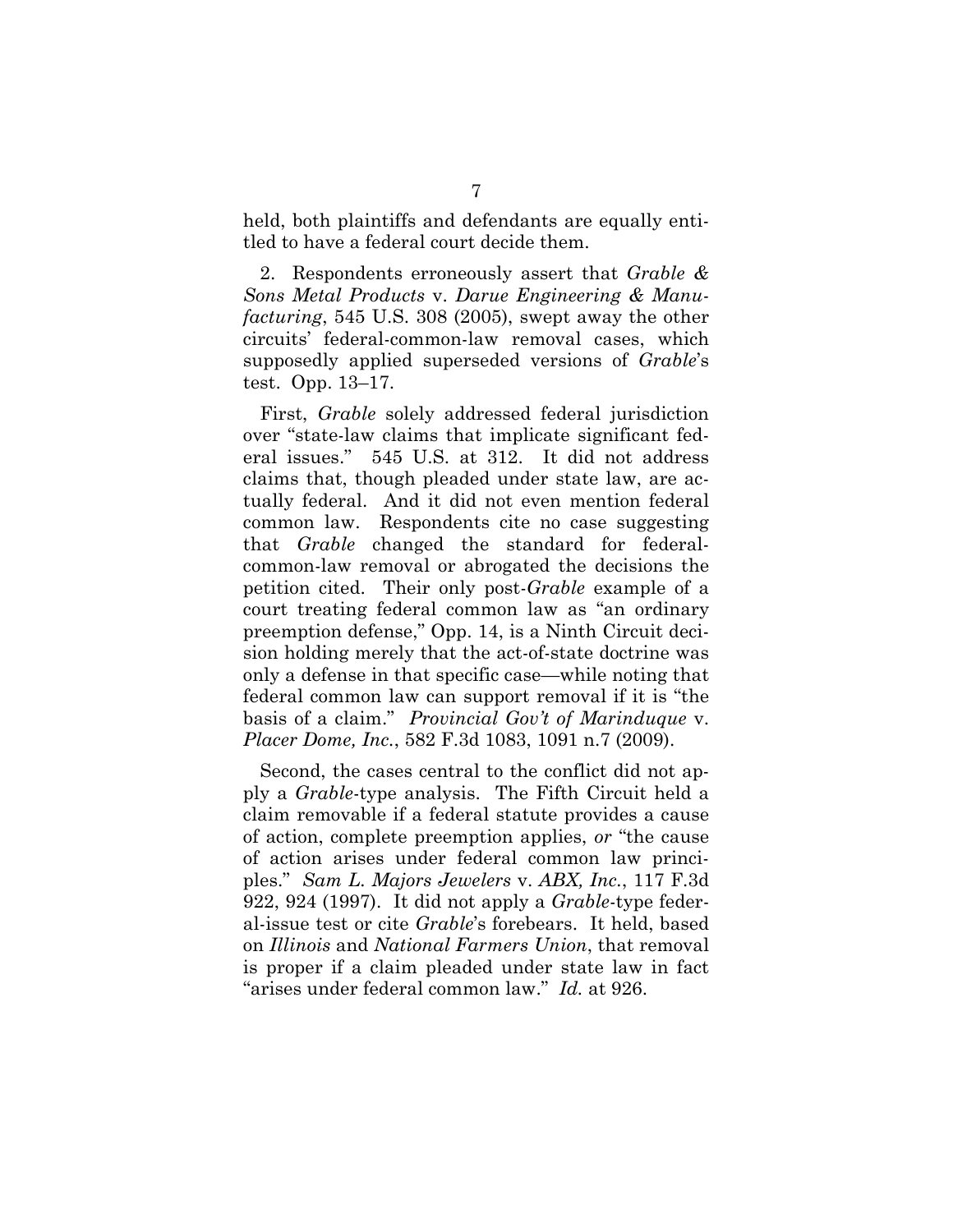Though Respondents admit that *Majors Jewelers* was not a *Grable*-type case, they say a federalcommon-law cause of action was "clearly established" there and had not been displaced. Opp. 16–17. But on Respondents' and the Ninth Circuit's view, that should not matter—they deny that federal common law is *ever* an independent ground to remove a putative state-law claim. *Id.* at 12–13; App. 6a–11a. The Fifth Circuit held the opposite. And if Respondents mean that removal requires a *viable* federal cause of action, *Standard Oil* shows otherwise, Pet. 22–23, and they offer no response.

The Seventh Circuit followed *Majors Jewelers* two years after *Grable*. It did not cite *Grable*, instead invoking *Illinois* to hold that the claim arose "under federal common law." *Treiber & Straub, Inc*. v. *UPS, Inc.*, 474 F.3d 379, 383–84 (2007). Respondents note that *Treiber* was filed in federal court, Opp. 15, but again, §§ 1331 and 1441(a) are coextensive. They also claim *Treiber* was "expressly pleaded" under federal common law, *id.* at 16, but that is wrong; the plaintiff "did not initially realize" federal common law governed, 474 F.3d at 383. Finally, they mistakenly claim *Treiber* "understood that federal common law merely raises an ordinary preemption defense." Opp. 16 n.2. Federal common law was the sole "basis for jurisdiction," 474 F.3d at 383, and *also* meant there was no "separate state [law] theory left," *id.* at 384, 386–87.

Nor can Respondents brush aside the Second, Fourth, and Eighth Circuit cases. Though *Republic of Philippines* v. *Marcos* held in the alternative that the case "at the least" involved a "federal issue in a state-created cause of action," it first concluded that applicable "federal common law" "displace[d] entirely any state cause of action." 806 F.2d 344, 354 (2d Cir.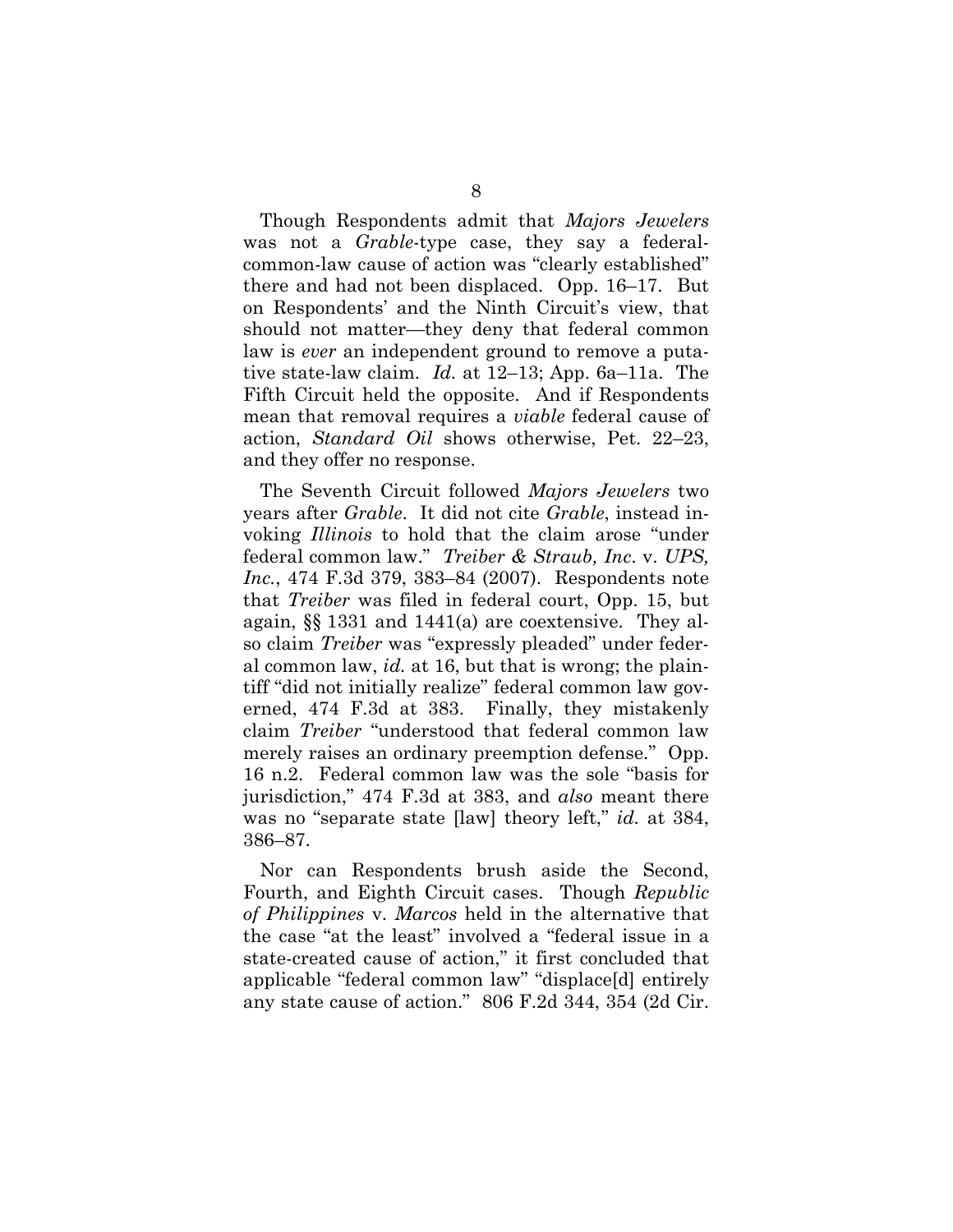1986). Respondents admit that *Caudill* v. *Blue Cross & Blue Shield of North Carolina*, 999 F.2d 74 (4th Cir. 1993), is not a *Grable*-type case, but say it "was expressly abrogated" by *Empire Healthchoice Assurance, Inc.* v. *McVeigh*, 547 U.S. 677 (2006). Opp. 17. But they do not dispute that *Empire* only disagreed with *Caudill* on whether federal common law applied *there*—not whether it can be grounds for removal. Pet. 25. And while *In re Otter Tail* mentioned the *Grable*-type standard in passing, it ultimately relied on *National Farmers Union* to hold that a "plaintiff's characterization of a claim as based solely on state law is not dispositive" when "federal common law" governs. 116 F.3d 1207, 1213–14 (8th Cir. 1997).

But even the *Grable*-type cases conflict with the decision below. They hold that a plaintiff cannot avoid removal by pleading only state-law claims in an area governed by federal common law. Pet. 26–27. The Ninth Circuit permitted precisely that.

### <span id="page-13-0"></span>**II. Allowing Respondents to contest removal on appeal exacerbates circuit conflicts.**

1. Respondents say amending their complaints was involuntary—required by the court's order—and no circuit treats an *involuntary* amendment, adding a federal claim solely to avoid dismissal, as waiving removal defects. Opp. 27–28. But Respondents *rejected* the court's offer to certify the removal issue for interlocutory review, choosing instead to amend. Pet. 5. Their amendments were thus voluntary; yet the Ninth Circuit found no waiver.

The Fifth Circuit agrees that voluntary amendments are not waivers. Pet. 27–28. But three circuits disagree. *Id.* at 28. And allowing plaintiffs to litigate voluntarily in federal court and accept victory if they win, but challenge removal if they lose, wastes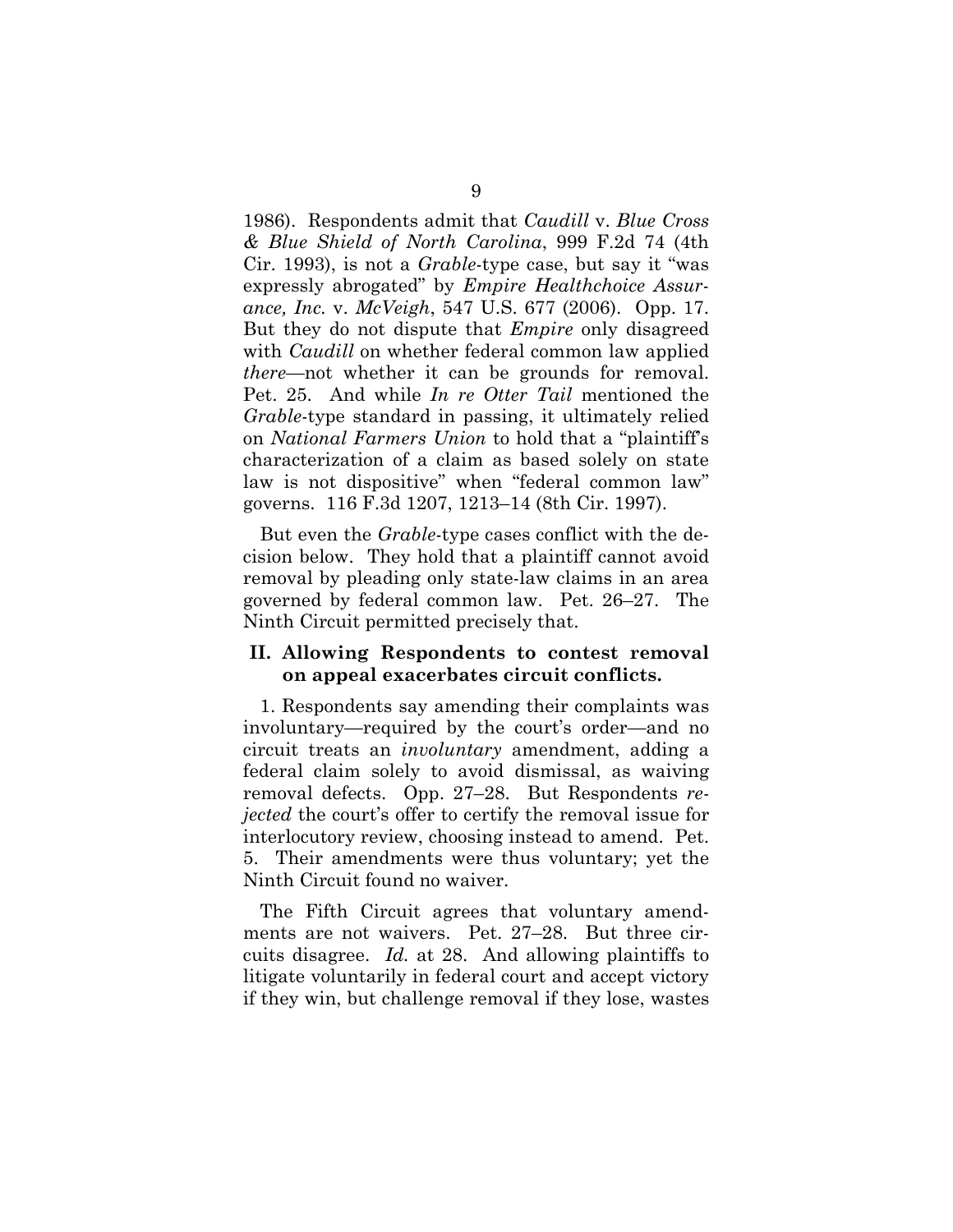resources and encourages gamesmanship. See *Bernstein* v*. Lind-Waldock & Co.*, 738 F.2d 179, 185–86 (7th Cir. 1984).

2. Respondents are also wrong that the circuits agree about when litigating a federal claim to judgment moots removal defects. Opp. 29–30. The cases reflect fundamentally different views of *Caterpillar Inc.* v. *Lewis*, 519 U.S. 62 (1996).

*Caterpillar* holds that an erroneous remand denial "is not fatal to the ensuing adjudication if federal jurisdictional requirements are met" upon judgment, id. at 64, and considerations of "finality, efficiency, and economy" can make remand inappropriate, *id.* at 75. Contrary to Respondents' argument (Opp. 30) and the decision below, some circuits hold that *Caterpillar* moots challenges to removal "not only after a trial," but also when the case ends "on a dispositive motion." *Paros Props. LLC* v*. Colo. Cas. Ins. Co.*, 835 F.3d 1264, 1273 (10th Cir. 2016); *Ellingsworth* v*. Vermeer Mfg. Co.*, 949 F.3d 1097, 1100 (8th Cir. 2020) (*Caterpillar* establishes "a categorical rule").

Respondents say *Ellingsworth* and *Paros* create no conflict because they involve summary-judgment motions, not motions to dismiss. But they deem the *Caterpillar* factors dispositive when a federal court enters judgment on a motion, while the Ninth Circuit and others find these interests controlling only after trial or extensive proceedings. Pet. 29–30.

Finally, Respondents say *Caterpillar*'s rule need not be a bright line because it is not jurisdictional. Opp. 33. But *Caterpillar* determines whether a case is heard in state or federal court and whether federal judicial resources are wasted. This Court should resolve these conflicts.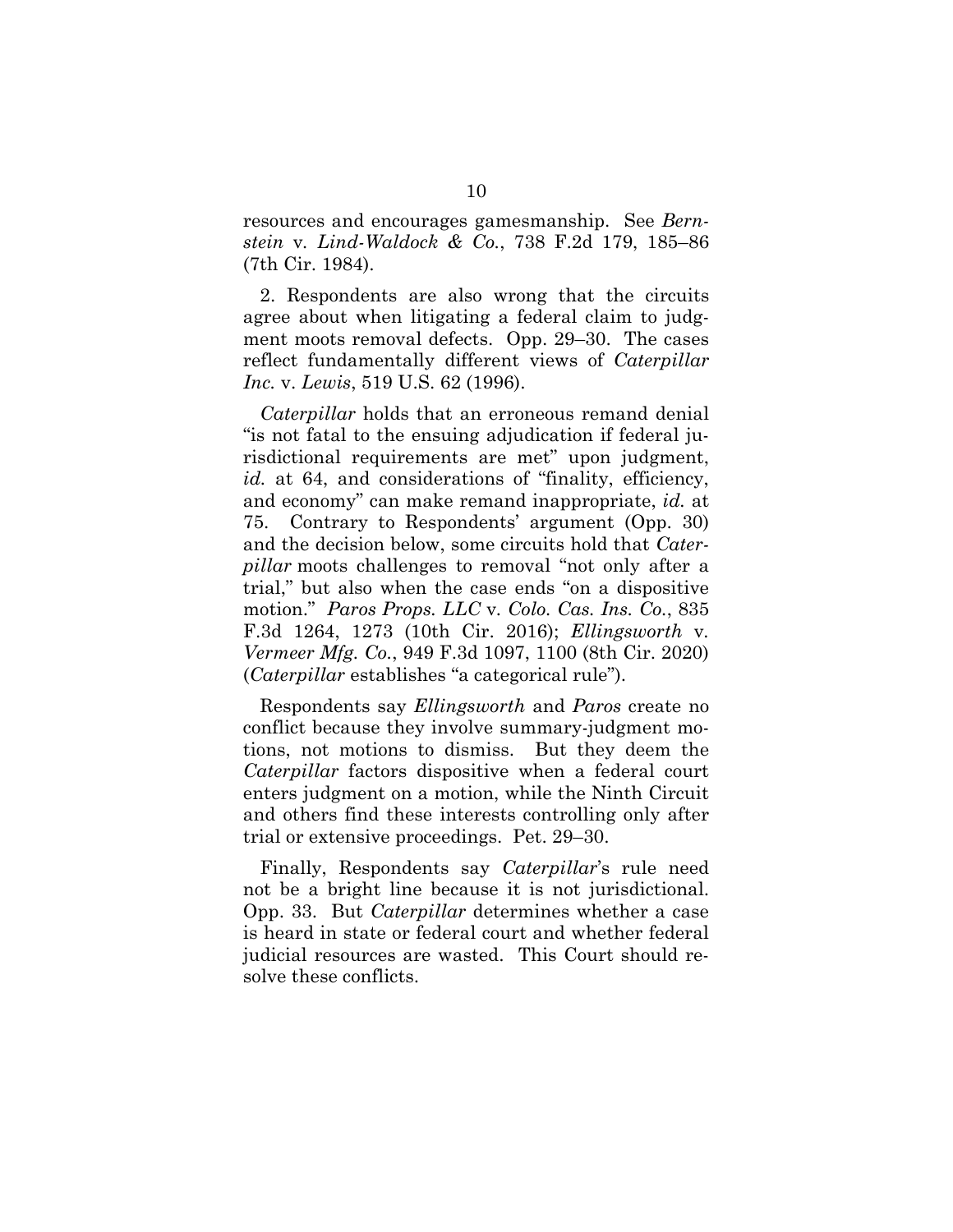#### <span id="page-15-0"></span>**III. Immediate review is warranted.**

Respondents' assertion of "minimal practical importance," Opp. 4, lacks merit. They admit a decision here would control the other pending climate-change nuisance suits, which are many and multiplying. *Id.* at 34. And they do not dispute that if their theory is viable, it could render continued fossil-fuel production "not feasible." App. 42a; *New York*, 993 F.3d at 93. Given the conflict between the Second and Ninth Circuits, there is no reason to delay review, allowing similar cases to move forward in state court and forcing other federal courts to grapple with the removal question. Unlike in *Baltimore*, federal-question jurisdiction was fully briefed and addressed in both courts below. With the benefit of those decisions and the thorough *New York* opinion, this Court should weigh in now. Doing so will conserve judicial resources and address the specter of liability hanging over the energy industry and the economy. Pet. 31– 32.

Finally, Respondents note that other removal grounds remain pending below. Opp. 35. But the district court and the parties have agreed to wait for this petition's resolution. D. Ct. ECF 367 at 2. And this Court has often decided jurisdictional questions in the same posture. See API Amicus Br. 11–12.

#### **CONCLUSION**

<span id="page-15-1"></span>The petition should be granted.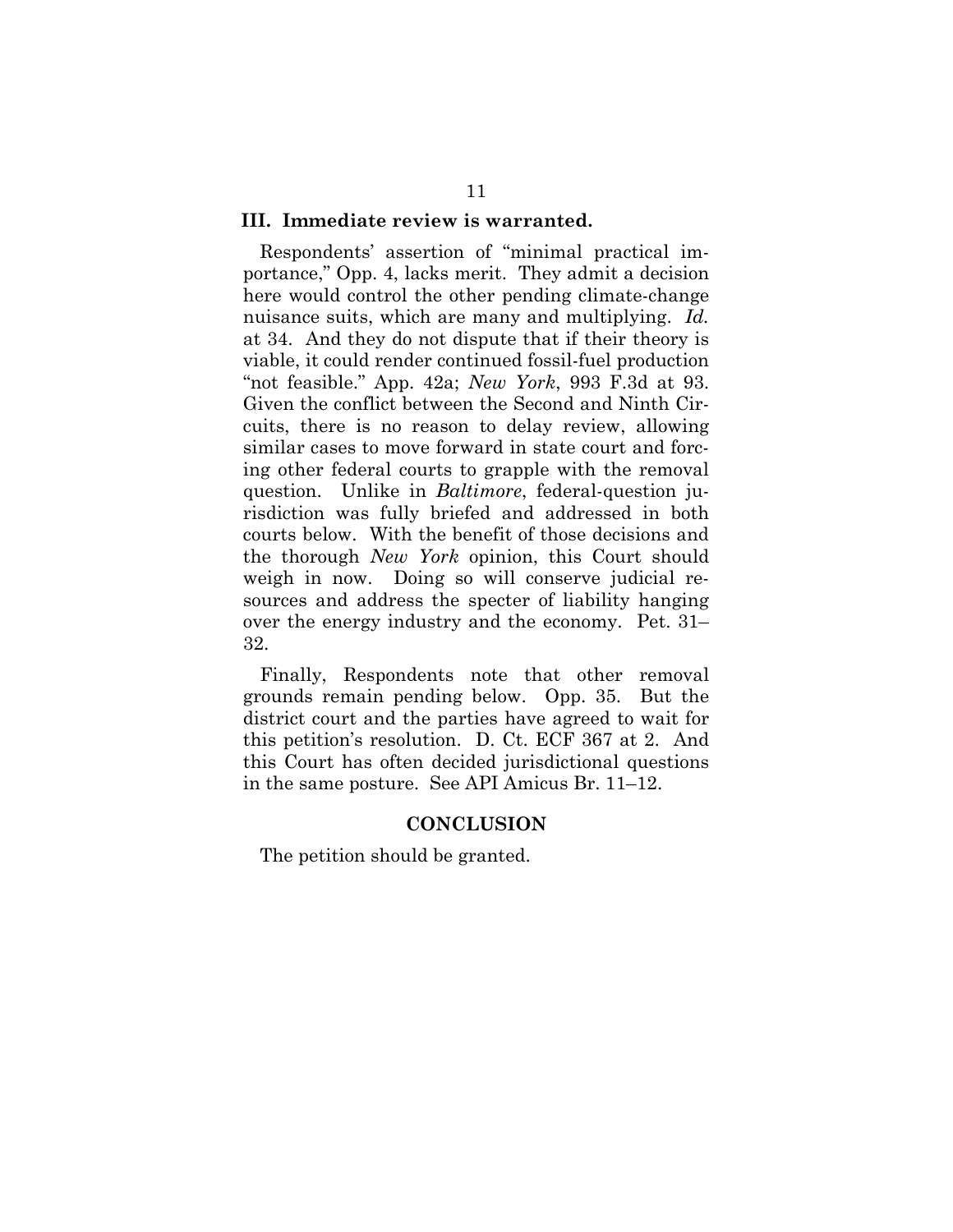Respectfully submitted,

KANNON K. SHANMUGAM JUSTIN ANDERSON WILLIAM T. MARKS PAUL, WEISS, RIFKIND, WHARTON & GARRISON LLP 2001 K St. NW Washington, DC 20006

THEODORE V. WELLS, JR. DANIEL J. TOAL PAUL, WEISS, RIFKIND, WHARTON & GARRISON LLP 1285 Avenue of the Americas New York, NY 10019

M. RANDALL OPPENHEIMER DAWN SESTITO O'MELVENY & MYERS LLP 400 South Hope St. Los Angeles, CA 90071

*Counsel for Exxon Mobil Corporation*

DAVID C. FREDERICK DANIEL S. SEVERSON KELLOGG, HANSEN, TODD, FIGEL & FREDERICK, P.L.L.C. 1615 M St. NW Suite 400 Washington, DC 20036

*Counsel for Royal Dutch Shell plc*

PETER D. KEISLER\* VIRGINIA A. SEITZ C. FREDERICK BECKNER III RYAN C. MORRIS TOBIAS S. LOSS-EATON SIDLEY AUSTIN LLP 1501 K St. NW Washington, DC 20005 (202) 736-8000 pkeisler@sidley.com

THEODORE J. BOUTROUS, JR. THOMAS G. HUNGAR GIBSON, DUNN & CRUTCHER LLP 1050 Connecticut Ave. NW Washington, DC 20036

*Counsel for Chevron Corporation*

SEAN C. GRIMSLEY JAMESON R. JONES DANIEL R. BRODY BARTLIT BECK LLP 1801 Wewatta St. Suite 1200 Denver, CO 80202

*Counsel for ConocoPhillips*

NANCY G. MILBURN ARNOLD & PORTER KAYE SCHOLER LLP 250 West 55th St. New York, NY 10019

JONATHAN W. HUGHES MATTHEW T. HEARTNEY JOHN D. LOMBARDO ARNOLD & PORTER KAYE SCHOLER LLP